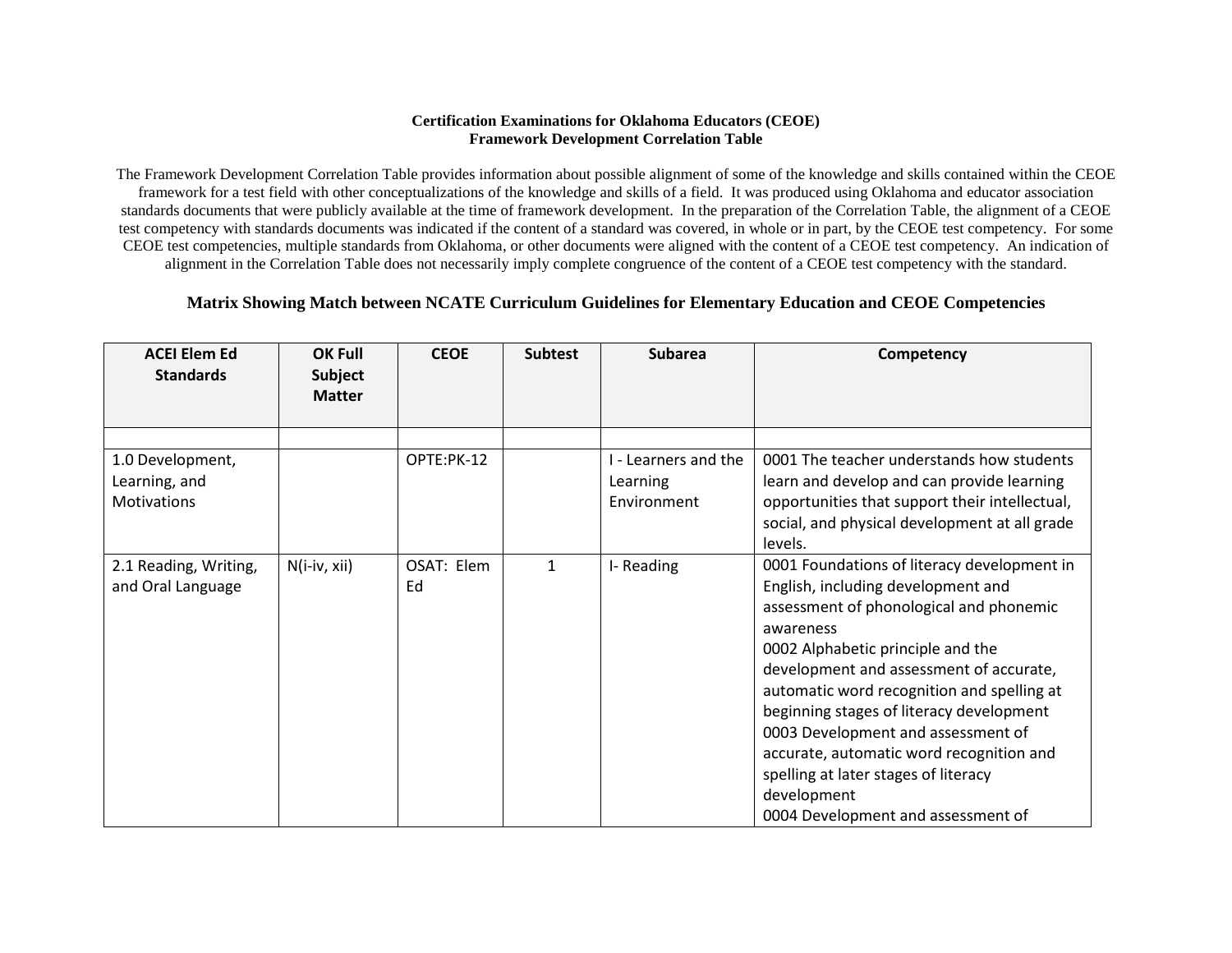|                 |                                          |                  |                |                   | fluency at all stages of reading development<br>0005 Development and assessment of<br>vocabulary knowledge and skills<br>0006 Development and assessment of<br>reading comprehension and comprehension<br>strategies<br>0007 Literary/narrative texts and<br>development and assessment of<br>comprehension and analysis of<br>literary/narrative texts<br>0008 Informational/expository texts,<br>development and assessment of<br>comprehension and analysis of<br>informational/expository texts, and<br>development and assessment of study and<br>research skills. |
|-----------------|------------------------------------------|------------------|----------------|-------------------|-------------------------------------------------------------------------------------------------------------------------------------------------------------------------------------------------------------------------------------------------------------------------------------------------------------------------------------------------------------------------------------------------------------------------------------------------------------------------------------------------------------------------------------------------------------------------|
|                 |                                          |                  |                | II- Language Arts | 0009 Fundamental elements of the writing<br>process<br>0010 Writing skills and strategies for various                                                                                                                                                                                                                                                                                                                                                                                                                                                                   |
|                 |                                          |                  |                |                   | purposes and audiences<br>0011 Fundamental elements of research<br>0012 Oral and visual language, including<br>listening, speaking, viewing, and representing                                                                                                                                                                                                                                                                                                                                                                                                           |
| 2.2 Science     | H (iv, vi, ix, xvi),<br>E, G(I, ii, iii) | OSAT: Elem<br>Ed | $\overline{2}$ | III - Science     | 0013 Nature and history of science<br>0014 Scientific process and inquiry<br>0015 Fundamental concepts and principles of<br>physical science<br>0016 Fundamental concepts and principles of<br>Earth and space science<br>0017 Fundamental concepts and principles of<br>life science                                                                                                                                                                                                                                                                                   |
| 2.3 Mathematics | C(vi)                                    | OSAT: Elem<br>Ed | $\overline{2}$ | II-Mathematics    | 0005 Number sense, numeration, and<br>operations                                                                                                                                                                                                                                                                                                                                                                                                                                                                                                                        |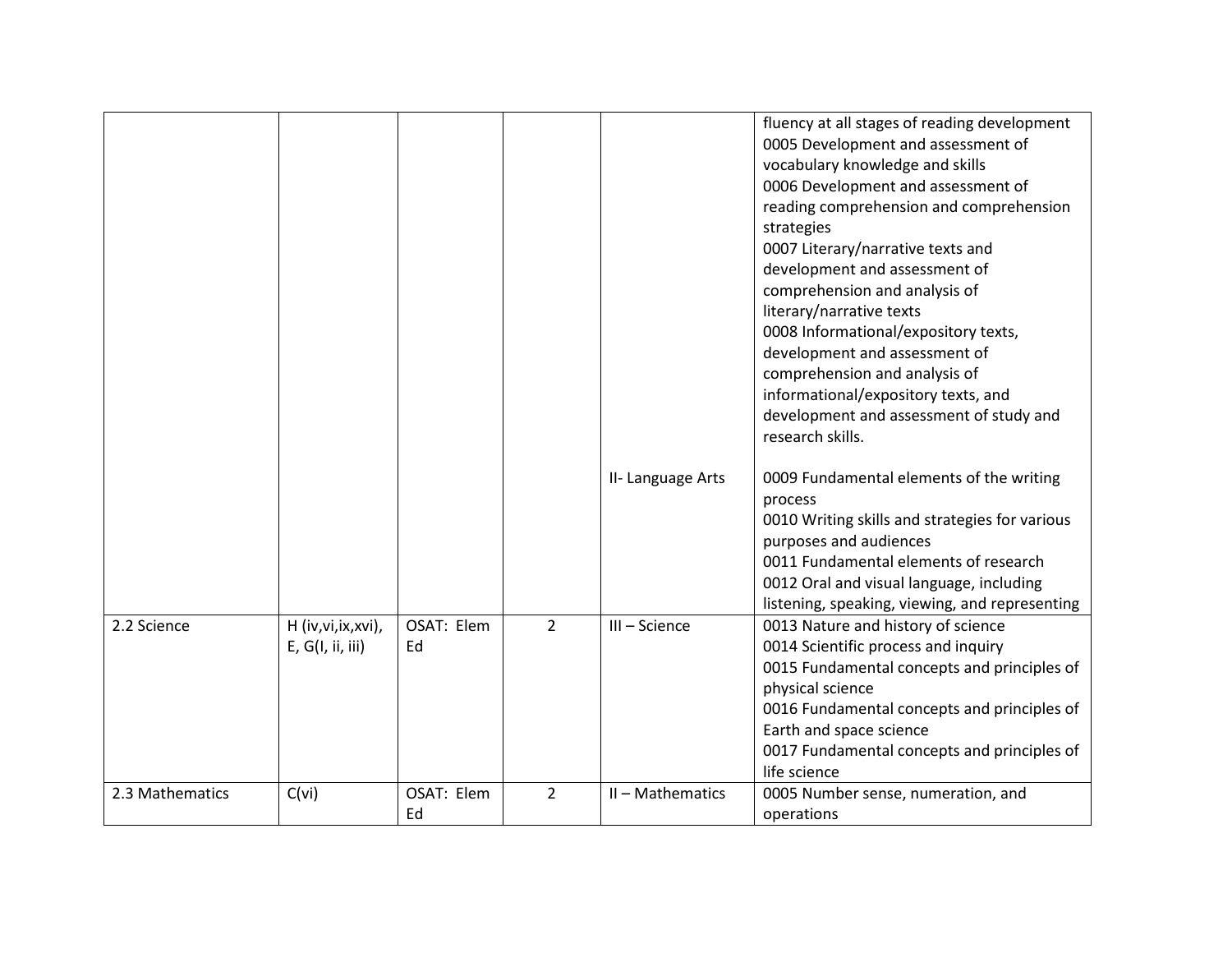|                                                              |                  |                |                                               | 0006 Algebraic patterns and relationships<br>0007 Concepts and skills of geometry<br>0008 Concepts and skills of measurement<br>0009 Concepts of statistics<br>0010 Concepts of probability<br>0011 Mathematical problem solving,<br>including calculation and estimation<br>0012 Mathematical representation,<br>communication, and connections |
|--------------------------------------------------------------|------------------|----------------|-----------------------------------------------|--------------------------------------------------------------------------------------------------------------------------------------------------------------------------------------------------------------------------------------------------------------------------------------------------------------------------------------------------|
| 2.4 Social Studies                                           | OSAT: Elem<br>Ed | $\overline{2}$ | I-Social Studies                              | 0001 Social studies process skilss<br>0002 Basic principles of government, civics,<br>and economics<br>0003 Basic principles of geography<br>0004 History of Oklahoma, the United States,<br>and the world                                                                                                                                       |
| 2.5 The Arts                                                 | OSAT: Elem<br>Ed | $\overline{2}$ | IV-Health/Fitness<br>and the Arts             | 0019 Basic genres, materials, tools, and<br>historical and cultural traditions of visual art<br>0020 Basic genres, composers, instruments,<br>and historical and cultural traditions of the<br>performing arts                                                                                                                                   |
| 2.6 Health Education                                         | OSAT: Elem<br>Ed | $\overline{2}$ | IV-Health/Fitness<br>and the Arts             | 0018 Concepts of health, fitness, and safety                                                                                                                                                                                                                                                                                                     |
| 2.7 Physical Education                                       | OSAT: Elem<br>Ed | $\overline{2}$ | IV-Health/Fitness<br>and the Arts             | 0018 Concepts of health, fitness and safety                                                                                                                                                                                                                                                                                                      |
| 3.1 Integrating and<br>applying knowledge<br>for instruction | OPTE: Pk-<br>12  |                | II-Instruction and<br>Assessment              | 0005 Plans instruction based upon curriculum<br>goals, knowledge of the teaching/learning<br>process, subject matter, students' abilities<br>and differences, and the community, and<br>adapts instruction based upon assessment<br>and reflection                                                                                               |
| 3.2 Adaptation to<br>diverse students                        | OPTE: Pk-<br>12  |                | I-Learners and<br>the Learning<br>Environment | 0002 Understands that students vary in their<br>approaches to learning and creates<br>instructional opportunities that are adaptable<br>to individual difference of learners                                                                                                                                                                     |